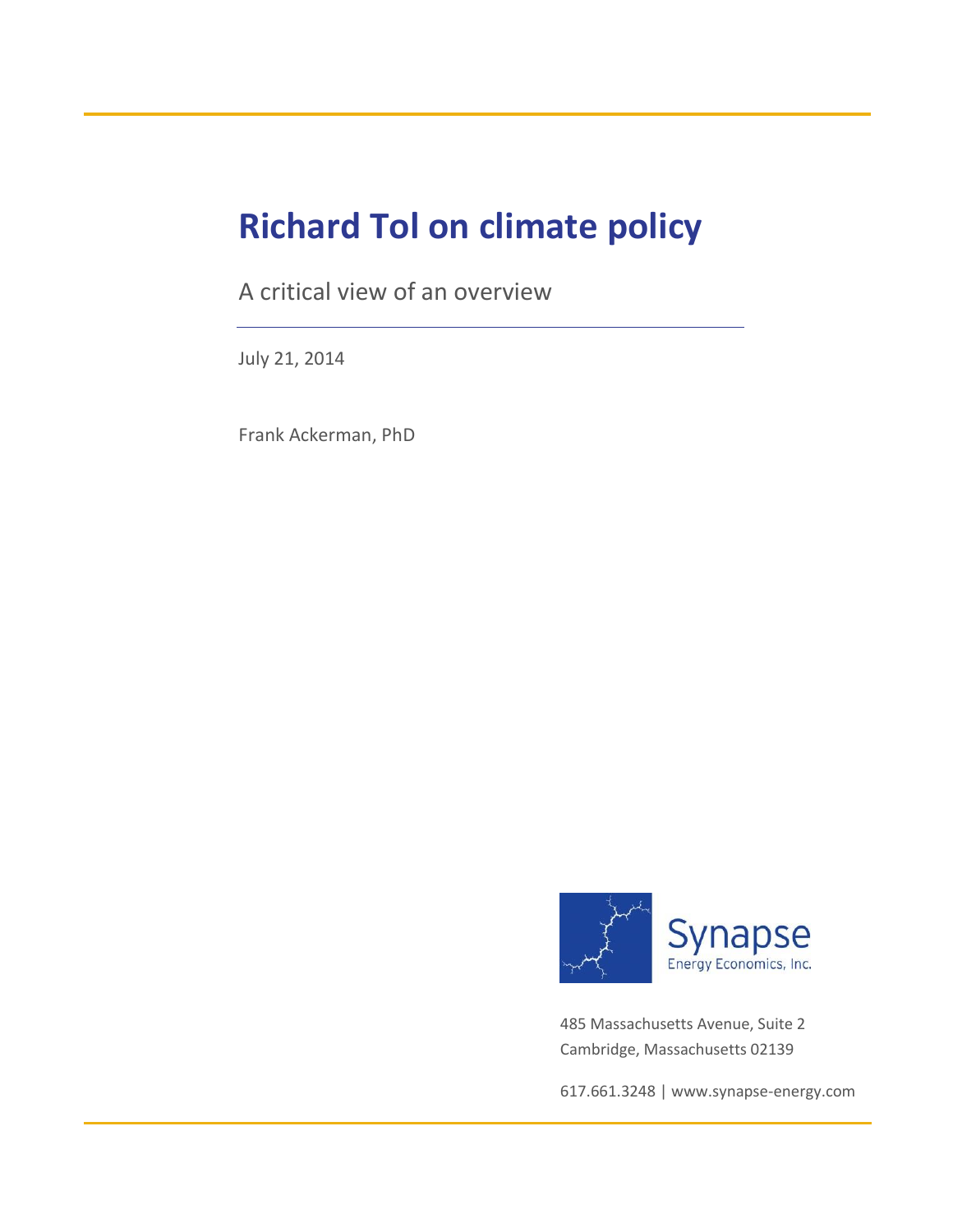#### **INTRODUCTION**

Richard Tol's 2013 article, "Targets for global climate policy: An overview," has been taken by some as a definitive summary of what economics has to say about climate change.<sup>1</sup> It became a central building block of Chapter 10 of the recent IPCC Working Group 2 report (Fifth Assessment Report, 2014), with some of its numbers appearing in the Working Group 2 Summary for Policymakers.<sup>2</sup>

After extensive analysis of multiple results from a number of authors, Tol reaches strong and surprising conclusions:

- climate change will be a net benefit to the world economy until about 2.25°C of warming has occurred
- the optimal carbon tax is a mere  $$25/tC$  (or  $$7/tCO<sub>2</sub>$ )
- the economically "efficient" climate scenario is likely to lead to atmospheric concentration of greenhouse gases of more than 625 ppm  $CO<sub>2</sub>$ -equivalent by the end of this century; lower targets might have ruinously high costs

Despite, in the end, almost acknowledging the peculiarity of these conclusions, Tol continues to claim that no compelling argument to the contrary has been made: "A convincing alternative to the intuitively incorrect conclusion that continued warming is optimum, is still elusive."

Tol's conclusions in this article do not follow logically from his data and analysis. Though claiming an authoritative and objective stance, he offers, in fact, a controversial reading of climate economics. Some of the bias is evident in the tone of voice: Tol's longstanding dislike of the Stern Review is on exhibit in the second sentence of the article. Subtler but more important biases are built into the collection and analysis of data throughout the article, as this critique will explain.

Tol offers a comfortingly specific delineation of the available data on climate economics, which falls into three groups. As he sees it (with my numbering)

- 1) "There are 16 studies and 17 estimates of the *global* welfare impacts of climate change…
- 2) "There are 75 studies of the social cost of carbon [marginal damages from another tonne of emissions], with 588 estimates…
- 3) "…a single group of estimates [of the impacts of climate policy, found in one review article] … includes the models with the best academic pedigree…"

This enumeration and categorization of the mass of available data is key to Tol's conclusions. Each of the three statements quoted above deserves a closer look.

<sup>1</sup> Richard Tol (2013), "Targets for global climate policy: An overview," *Journal of Economic Dynamics and Control* 37, 911-928.

<sup>&</sup>lt;sup>2</sup> For WG2, Chapter 10, see [http://ipcc-wg2.gov/AR5/images/uploads/WGIIAR5-Chap10\\_FGDall.pdf;](http://ipcc-wg2.gov/AR5/images/uploads/WGIIAR5-Chap10_FGDall.pdf) Section 10.9 and Appendix B rely heavily on Tol's 2013 article. For the WG2 Summary for Policymakers, see [http://ipcc](http://ipcc-wg2.gov/AR5/images/uploads/WG2AR5_SPM_FINAL.pdf)[wg2.gov/AR5/images/uploads/WG2AR5\\_SPM\\_FINAL.pdf.](http://ipcc-wg2.gov/AR5/images/uploads/WG2AR5_SPM_FINAL.pdf)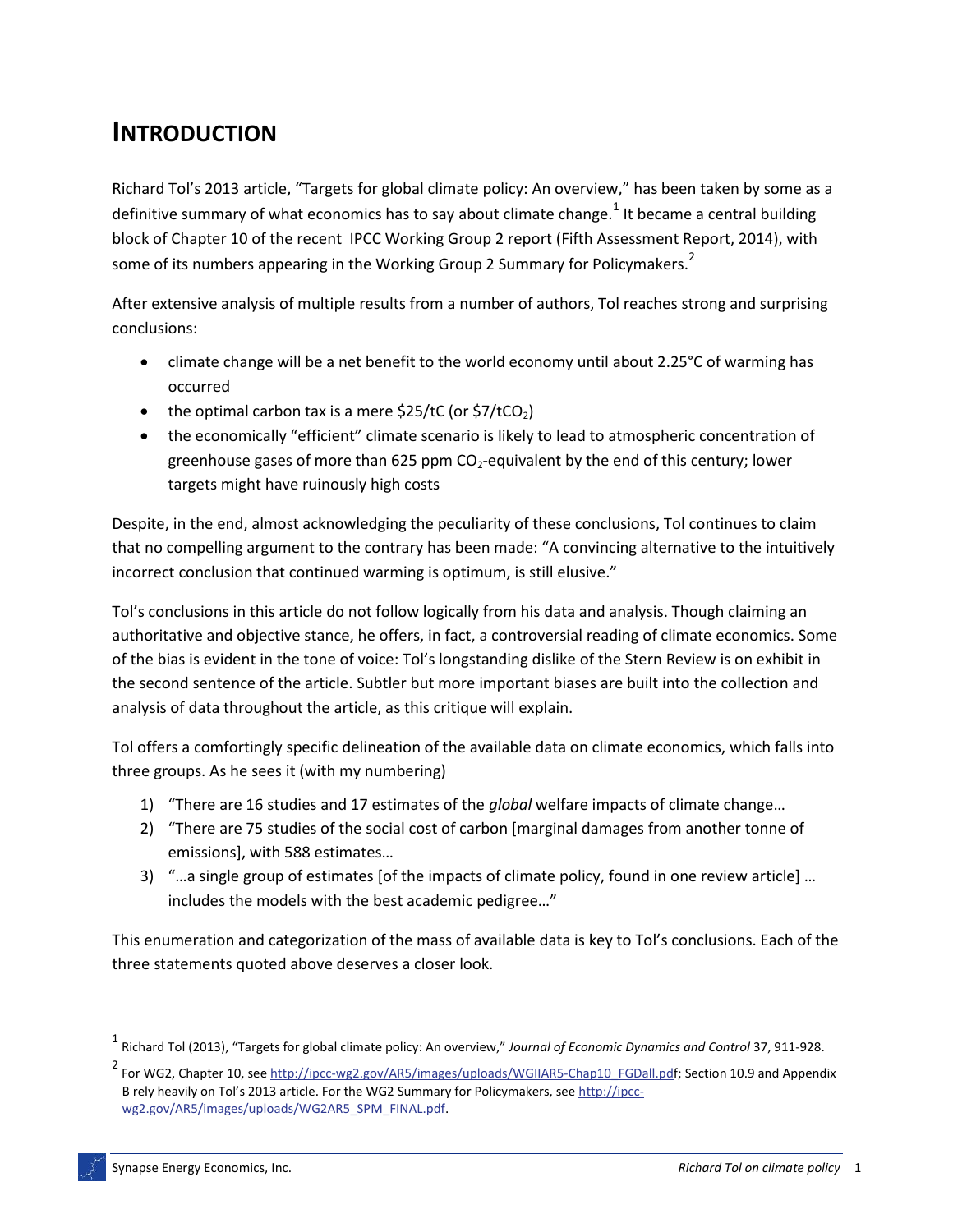# **1. ONLY SIXTEEN?**

Suppose that, like Tol, we want to analyze the collective findings of economists on climate impacts. Is there, or could there be, a single, comprehensive set of data, combining work by multiple researchers, quantifying the global impacts of different degrees of global warming? How should we select the studies that would be included? Should we use only recent estimates, or do older data still count? Should multiple estimates from the same researcher be included? All of these questions would need to be answered, to ensure that our analysis was a well-defined, balanced reflection of the field.

Alternatively, as Tol does, we could go with a grab bag of whatever estimates are at hand. Tol treats each of 16 studies as a data point on the same graph, and draws a smooth curve through them (Tol 2013, Figure 1). That curve shows net benefits from warming between 0 and 2.25°C. The highest point on the graph – the one reflecting the greatest net benefits from warming – is from a 2002 study by Tol himself.

Tol has been down this path before. In a 2009 review article, he drew a nearly identical curve through 14 estimates.<sup>3</sup> His 2014 correction to that article opens with the statement, "Gremlins intervened in the preparation of my paper...", since 2 of the 14 estimates were reported incorrectly in 2009.<sup>4</sup> The on-line version of the 2014 correction opens with an editorial note, "This version … does not match what was printed... Additional corrections were discovered after printing."<sup>5</sup>

Even a stable, gremlin-free version of this curve is problematical, however. It treats a narrow and dated collection of studies as the best available estimates of the economic severity of climate change. The number of independent estimates in Tol's data is even smaller than the number of studies, due to repeated appearances of a few authors on the list. Of the 16 studies, 6 are authored or coauthored by William Nordhaus; 3 are by David Maddison; 2 are by Tol; and 2 are by Chris Hope. The remaining 3 studies are by economists who have collaborated with either Nordhaus or Tol.

Despite the appearance of 16 different studies, Tol's data represent the views of a small circle of economists, some of them counted repeatedly as their estimates evolved over the years. As Tol notes later in his article, "the researchers who published impact estimates are from a small and close-knit community who may be subject to group-thinking, peer pressure and self-censoring."

Moreover, the studies are relatively old. Six of the 16 studies are from 1994-1996. In one of the early studies, Nordhaus surveyed 19 climate researchers, himself included, who answered a series of

<sup>3</sup> Richard Tol (2009), "The economic effects of climate change," *Journal of Economic Perspectives* 23, 29-51.

<sup>4</sup> Richard Tol (2014), "Correction and update: The economic effects of climate change," *Journal of Economic Perspectives* 28, 221-226.

<sup>5&</sup>lt;br>Available at [http://pubs.aeaweb.org/doi/pdfplus/10.1257/jep.28.2.221.](http://pubs.aeaweb.org/doi/pdfplus/10.1257/jep.28.2.221)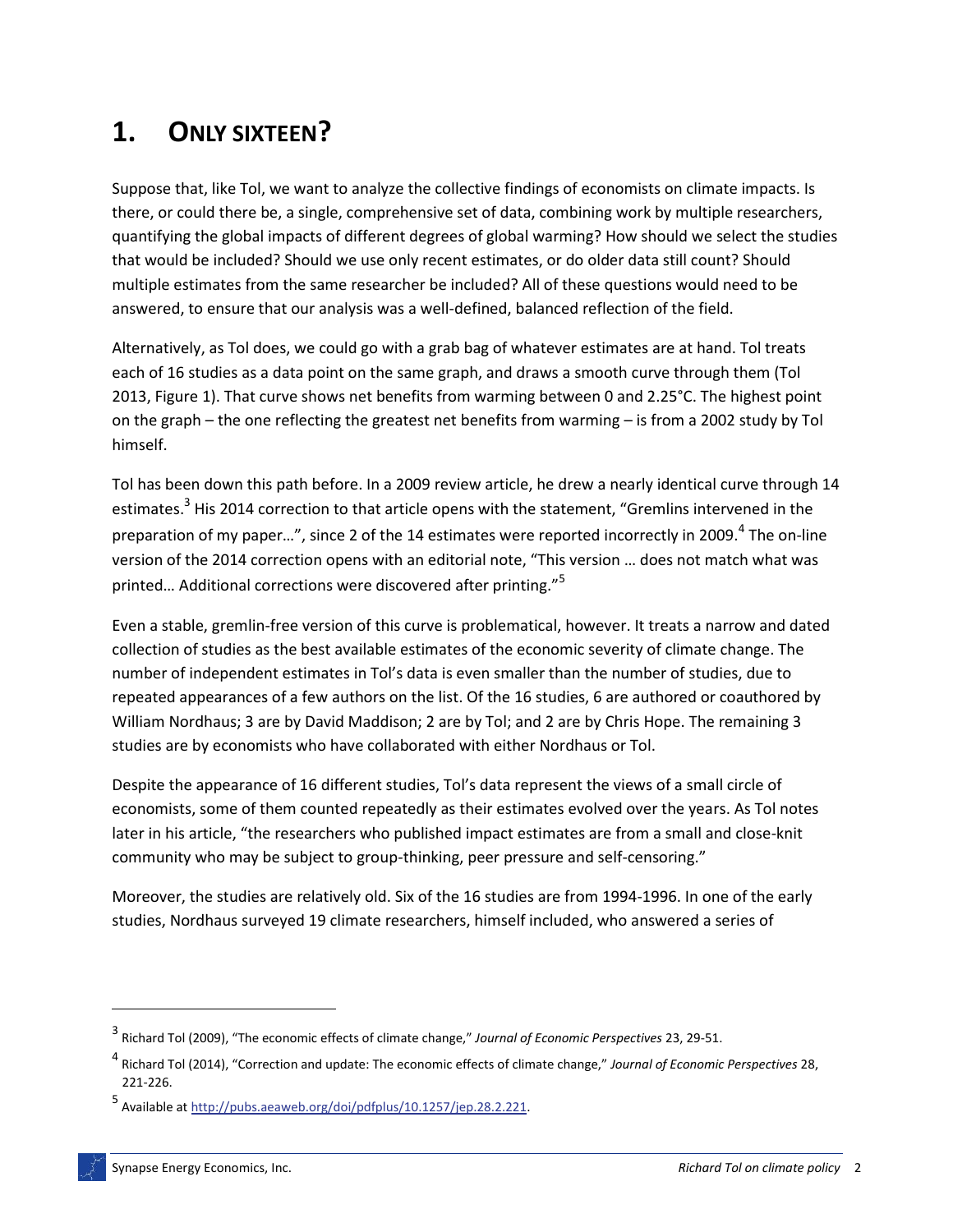questions about the monetary value of damages they anticipated from climate change.<sup>6</sup> More than 20 years after that survey was conducted, how likely is it that the surviving members of Nordhaus' panel (some are now deceased) still hold the same expectations about climate change? The intervening years have been ones of immense development of research and understanding of climate change. It was ludicrous to continue, as of 2013, to present an expert opinion survey from the early 1990s as one of the world's only 16 reliable studies of global climate damages.

The remaining five Nordhaus estimates are largely analyses done with, or as inputs to, different vintages of the DICE model (or the closely related RICE model). Nordhaus, and his DICE and RICE models, have played central roles in climate economics. Nonetheless, it makes no sense to include, as if they were five independent, still-relevant estimates, studies that Nordhaus published in 1994, 1996, 2000, 2006, and 2008 – as Tol does. Indeed, the latest major publication from Nordhaus, from 2013, arguably should now be used in place of all of these older estimates.<sup>7</sup>

As Nordhaus himself said about an earlier review article by Tol, which also treated multiple Nordhaus studies (and multiple Tol studies) as independent observations, "the different studies are not independent samples from some underlying distribution… These are different versions or vintages of the same class of model and are clearly not independent."<sup>8</sup>

Alongside the overemphasis and multiple counting of a few researchers' estimates, the Tol method ignores many other studies that are relevant to a contemporary assessment of climate damages. The wide range of climate economics models, including the EMF models (discussed below) that Tol cites approvingly later in his article, all contain estimates of climate damages, in varying formats and degrees of disaggregation. There is a fast-growing literature on damages to specific sectors (such as agriculture) that are vulnerable to climate change. Tol's repetitive and antiquated collection of 16 favorite studies fills one small shelf in the rapidly expanding library of research on global climate damages.

# **2. SHRINKING THE SCC**

For the social cost of carbon (SCC), Tol relies on a larger set of 75 studies. Many of them contain multiple estimates for different scenarios, yielding a total of 588 estimates. The mean estimate is \$196/tC, and the median is \$135/tC (or about \$53 and \$37, respectively, per tonne of  $CO<sub>2</sub>$ ). These moderately high values, however, are barely mentioned in Tol's review. He quickly shifts his focus to the subset of estimates that assumed a high discount rate. For the 145 estimates that used his preferred discount

 $\overline{a}$ 

<sup>6</sup> William Nordhaus (1994), "Expert opinion on climate change," *American Scientist* 82, 45-51, available at [http://stephenschneider.stanford.edu/Publications/PDF\\_Papers/NordhausSM.pdf.](http://stephenschneider.stanford.edu/Publications/PDF_Papers/NordhausSM.pdf)

<sup>7</sup> William Nordhaus (2013), *The Climate Casino: Risk, Uncertainty, and Economics for a Warming World* (Yale University Press).

<sup>8</sup> William Nordhaus (2011), "Estimates of the social cost of carbon: Background and results from the RICE-2011 model," Yale University[, http://www.econ.yale.edu/~nordhaus/homepage/documents/CFDP1826.pdf.](http://www.econ.yale.edu/~nordhaus/homepage/documents/CFDP1826.pdf) Quote from 22-23.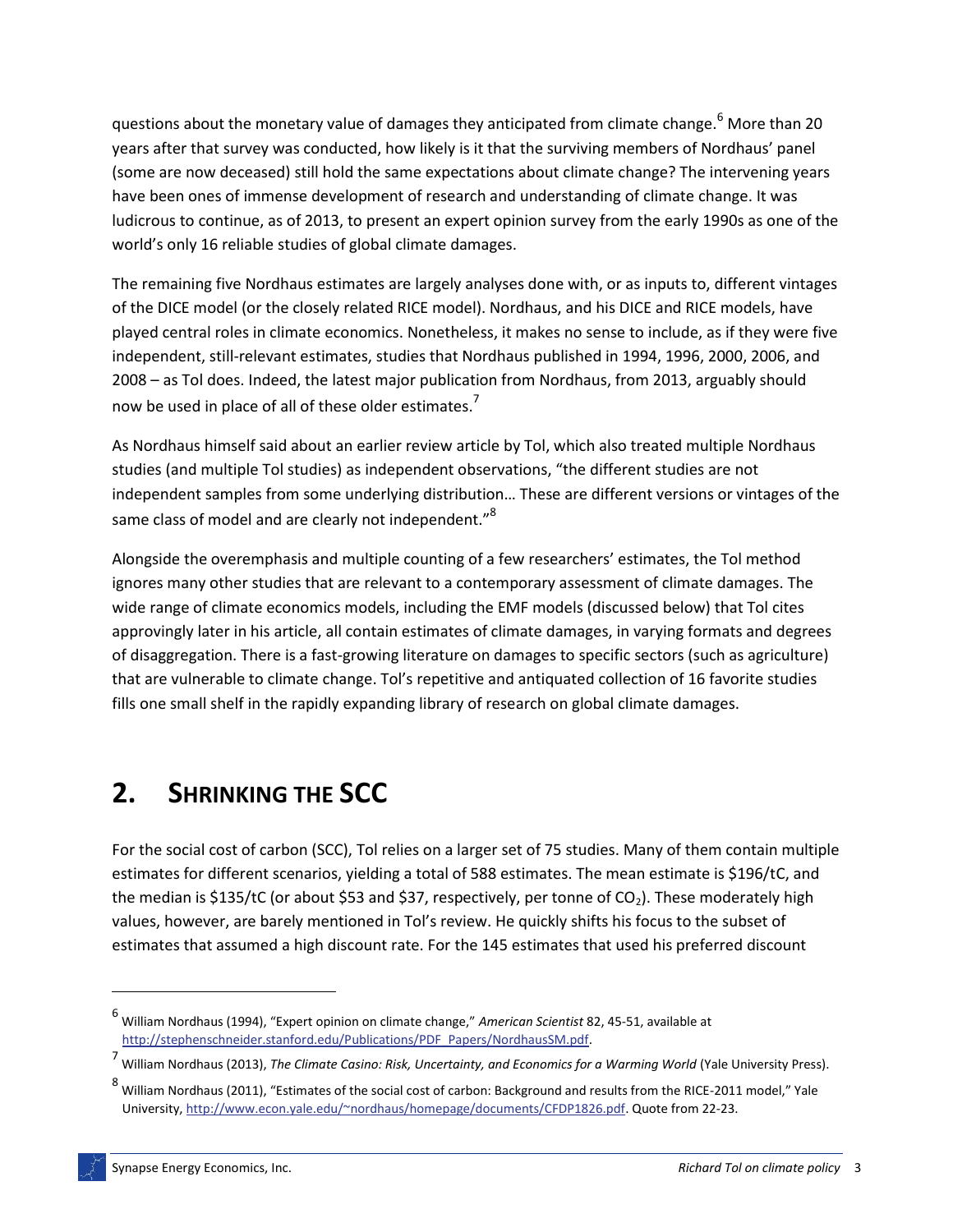rate, the mean SCC is  $$25/tC$  and the median is  $$23$  (or  $$6-$7/t CO<sub>2</sub>$ ). The only SCC estimate mentioned in his conclusion is \$25/tC. Thus three-fourths of the numerous SCC estimates he collected are, in effect, ignored, in order to focus on the remaining one-fourth – which happen to have a much lower average.

To extract patterns from these estimates, either from the whole sample or from the high-discount-rate subset, Tol employs a statistical technique known as "kernel density estimation" – in essence, a method of drawing a smooth curve through a scattering of points, making as few advance assumptions as possible about the shape of the curve. This technique does, however, start with the assumption that all the points are drawn from the same underlying distribution. It makes no sense if applied to points that are drawn from different, incompatible distributions.

It is as though Tol's estimation procedure were attempting to answer the question, "If all the published SCC values were independent estimates based on the same underlying assumptions, what would the overall probability distribution look like?" This is not a plausible framework for analyzing the SCC literature. Even among estimates using the same discount rate, there are immense differences in assumptions about economic growth, emissions, and other relevant factors.

Once again, as in the previous analysis of 16 studies, a handful of authors dominate the database – in fact, the same handful. Tol himself appears as an author of 20 of the 75 studies; Chris Hope is an author of 11 (including one overlap with Tol), and Nordhaus is an author of 9 more. Thus more than half of Tol's identified SCC studies are written (or co-written) by Tol, Hope, and Nordhaus. Do the 39 studies by these three authors represent 39 independent analyses – or multiple vintages of the same small number of underlying models?

I am a coauthor of 2 of the studies in Tol's database, with 19 estimates. One of these studies, with 16 estimates, was designed to show the effect on the SCC of variation in key assumptions, including the discount rate, climate sensitivity, and the shape of the damage function.<sup>9</sup> Tol reports all 16 of these estimates in his database, assigning them widely varying weights according to a formula that is never explained. We did not, however, assign weights to our 16 estimates; we merely suggested that none of them should be ignored.

My other study in the database, with 3 reported estimates, is ironically a critique of Tol's own FUND model.<sup>10</sup> Our article noted that FUND, as used for the US government's 2010 SCC calculation, produced a central estimate of just under \$6 per ton of CO<sub>2</sub>, much lower than other models. After discussing a flaw in FUND version 3.5 (the flaw is not present in newer versions of FUND), we offered two simple, ad hoc fixes for the flaw. Holding everything else unchanged, these two fixes raised the FUND SCC to either \$16 or \$18. In addition, our article reported that if FUND's damage calculations were replaced by the DICE damage function, FUND would estimate an SCC of \$31.

<sup>9</sup> Frank Ackerman and Elizabeth A. Stanton (2012), "Climate risks and carbon prices," *Economics E-journal* 6, 2012-10.

<sup>10</sup> Frank Ackerman and Charles Munitz (2012), "Climate damages in the FUND model: A disaggregated analysis," *Ecological Economics* 77, 219-224. See the appendix for discussion of Tol's response to this article.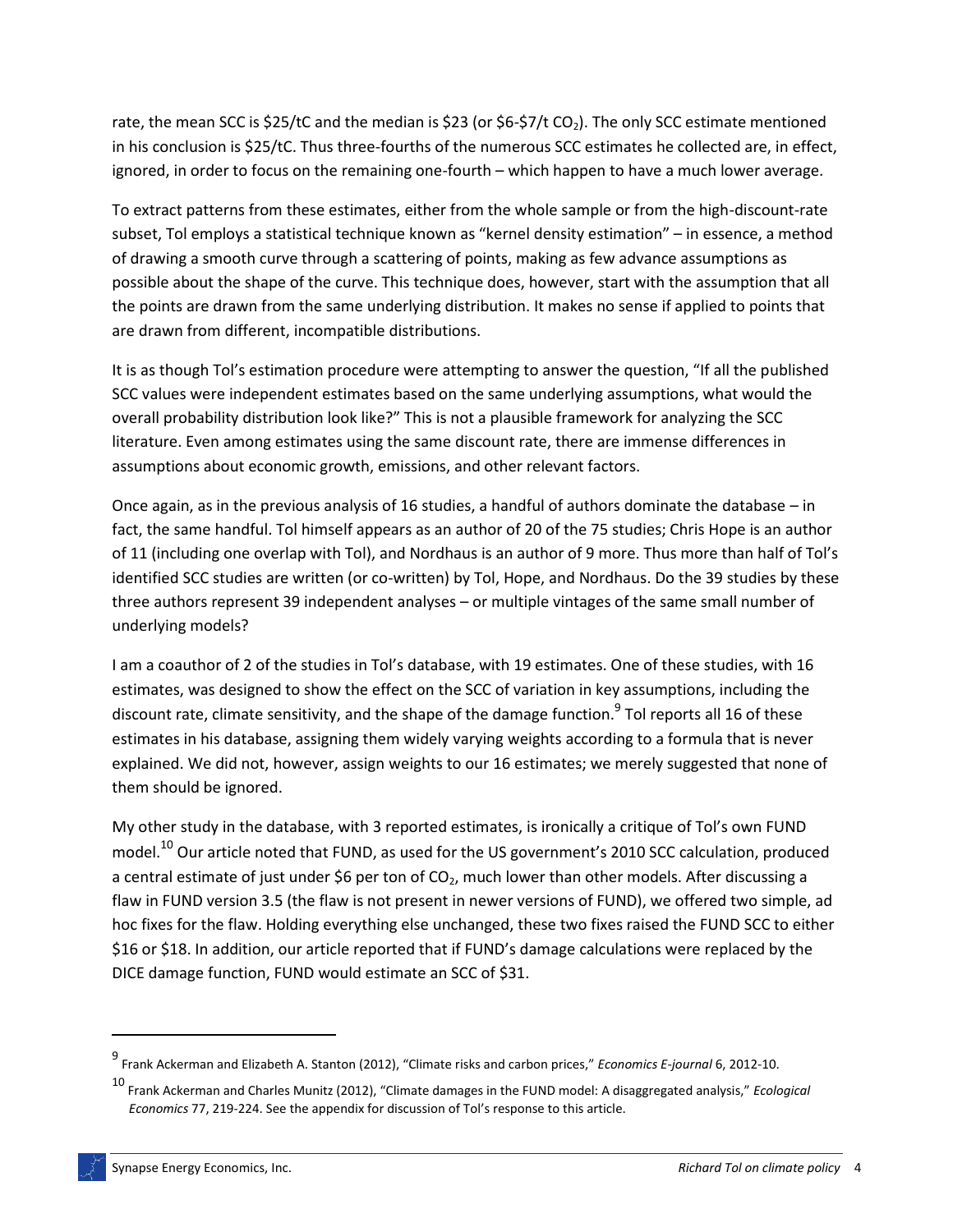Tol's analysis of the SCC literature for his 2013 article incorrectly claims that our study developed three estimates: \$6, \$16 and \$18/t CO<sub>2</sub>. All three of these estimates were counted as using Tol's preferred high discount rate. This is a serious misrepresentation of our work. We did not estimate the \$6 SCC; we simply reported on the fact that Tol had estimated it. By including this as our estimate, he is doublecounting his own work.

We also did not propose the \$16 and \$18 results as estimates of the SCC. As we said in the article, "These changes are introduced solely to explore the sensitivity of FUND outputs [to the equation in question], not as recommendations for a corrected model structure; the authors of FUND have, quite reasonably, responded that this simple tinkering with one equation is not an appropriate way to revise the model." If anything, the \$31 "FUND with DICE damages" estimate, which Tol ignored, is the least bad of the bunch – but none of them represent our own estimate of the SCC. We did not endorse Tol's high discount rate for calculation of the SCC; we simply used it while exploring the sensitivity of FUND to other issues.

Though I have not yet determined whether Tol misrepresents other studies in this way, his offhand and inadequate representation of the results of my own work gives me cause for concern about the others.

#### **3. MAKING UP THE MISSING ESTIMATES**

Finally, in order to project the costs of emission reduction, Tol relies on one published set of estimates, from the Energy Modeling Forum (EMF) 22 model comparison.<sup>11</sup> EMF 22 compared projections from 10 models, including Tol's FUND model, for various scenarios. It provides comparable results from these models for a number of policy objectives. There are two problems here: there are other equally worthy models and analyses, which have been arbitrarily excluded; and Tol has "imputed" and then relied on his own values for scenarios which the EMF models were unable to represent.

Tol simply asserts without documentation that EMF 22 "includes the models with the best academic pedigree." He ignores a European research project exploring low-carbon stabilization scenarios, which used a partially overlapping set of models, but reached quite different results.<sup>12</sup> EMF 22 was led by leading American climate economics modelers, while the European project was led by researchers from the Potsdam Institute for Climate Change Research (PIK) and the Cambridge Center for Climate Change Mitigation Research (4CMR). All of their models come with solid academic backing; as noted, some of their model choices overlap. One survey was published in a special issue of *Energy Economics* in 2009,

 $11$  Leon Clarke et al. (2009), "International climate policy architectures: Overview of the EMF 22 international scenarios," *Energy Economics* 31, S64-S81.

<sup>12</sup> Ottmar Edenhofer et al. (2010), "The economics of low stabilization: Model comparison of mitigation strategies and costs," *Energy Journal* 31, Special Issue 1, 11-48.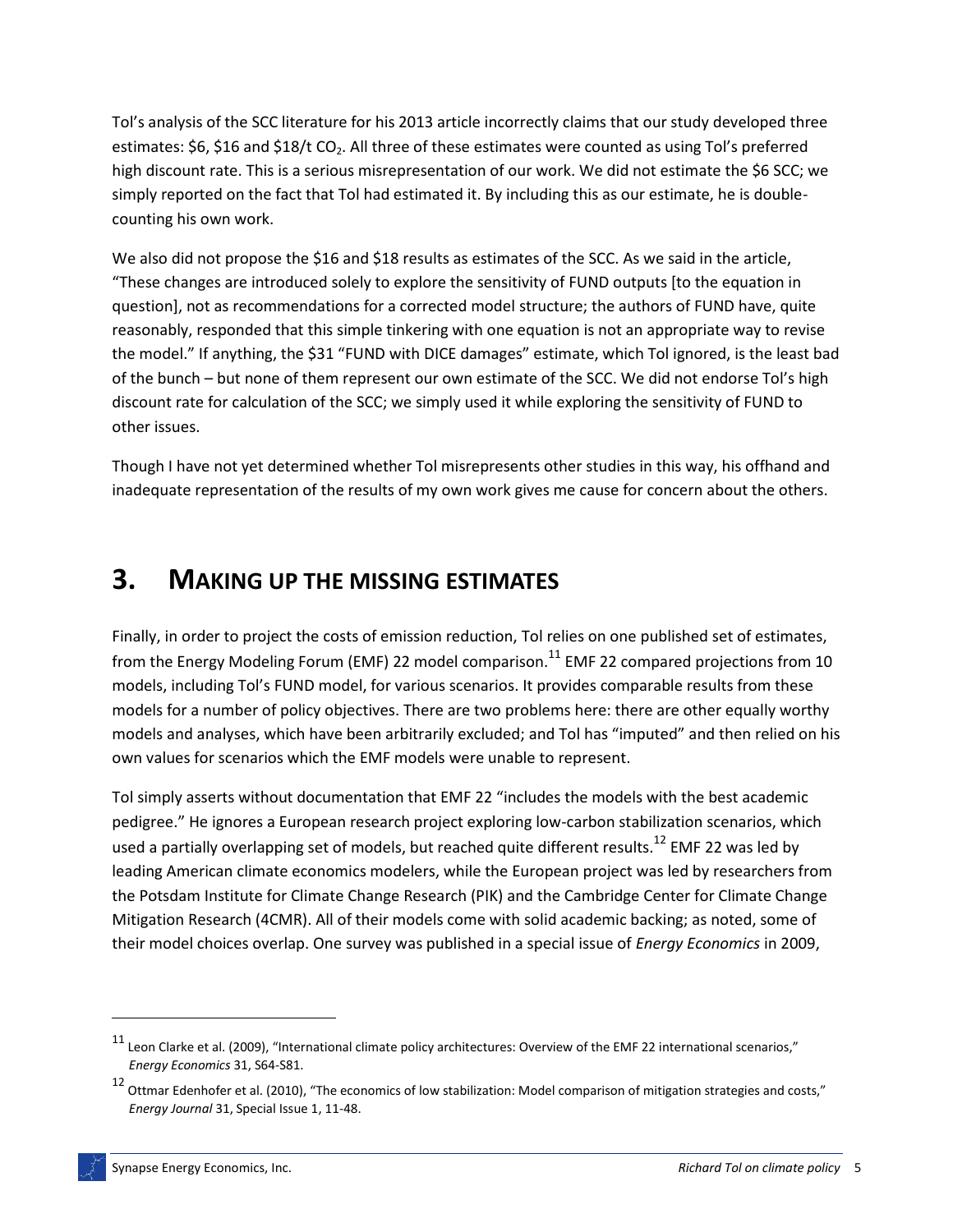the other in a special issue of *Energy Journal* in 2010. The score appears to be tied on academic credentials; Tol's preference for the EMF 22 conclusions must be based on other criteria.

One striking difference is that EMF 22 had trouble modeling scenarios that reached low carbon targets: almost all of their attempts at 450 ppm  $CO<sub>2</sub>$ -eq scenarios failed, as did some of their 550 ppm scenarios. The European model comparison had much greater success in modeling the costs of scenarios down to 400 ppm  $CO<sub>2</sub>$ -eq. Use of these modeling results would have led to lower estimates of the costs of lowcarbon targets.

Tol ignored the European group, which succeeded in modeling low-carbon targets, instead using EMF 22 results to demonstrate the high cost of those targets. Since EMF did not have a full set of results for his purposes, Tol imputed (created his own numbers for) what he believes the EMF analysis would have found for low-carbon targets, performing what he described, in a previous article, as a meta-analysis.<sup>13</sup>

In comments on Tol's earlier article on the EMF results, Terry Barker and Douglas Crawford-Brown pointed out that the techniques of meta-analysis, often applied in science to combine comparable data sets from related studies, do not apply here because the EMF studies "are not random samples from the same underlying statistical distribution of effects… and there is no measure of statistical significance associated with a model result."<sup>14</sup> This is similar to the comment, noted above, that Nordhaus made about a different Tol literature review; a collection of incompatible study results is not a statistical sample to which standard methods of estimation can meaningfully be applied.

Barker and Crawford-Brown observed that the EMF models did not always run appropriate scenarios at lower carbon targets: "…the models that failed to find a solution for the 450 ppm case can be regarded as not fit for the purpose of reaching the 450 ppm target if their failure is due to inadequate coverage of mitigation options…"<sup>15</sup> They also discussed other models and analyses that would paint a richer picture of low-carbon stabilization scenarios and costs.

### **CONCLUSION**

 $\overline{a}$ 

Tol's 2013 review article, despite its appearance of objectivity, is founded on faulty selection of data and analyses, and contains interpretive flaws that make its facile conclusions unsupportable. First, it highlights 16 studies, some of them very old, from a handful of authors, as if they represented all we know about climate damages. Second, it identifies a larger number of studies of the social cost of

<sup>13</sup> Massimo Tavoni and Richard Tol (2010), "Counting only the hits? The risks of underestimating the costs of stringent climate policy," Climatic Change 100, 769-778.

<sup>14</sup> Terry Barker and Douglas Crawford-Brown (2013), "Are estimated costs of stringent mitigation biased?", *Climatic Change* 121, 129-138; quotes from 132.

<sup>15</sup> Barker and Crawford-Brown (2013), 135.